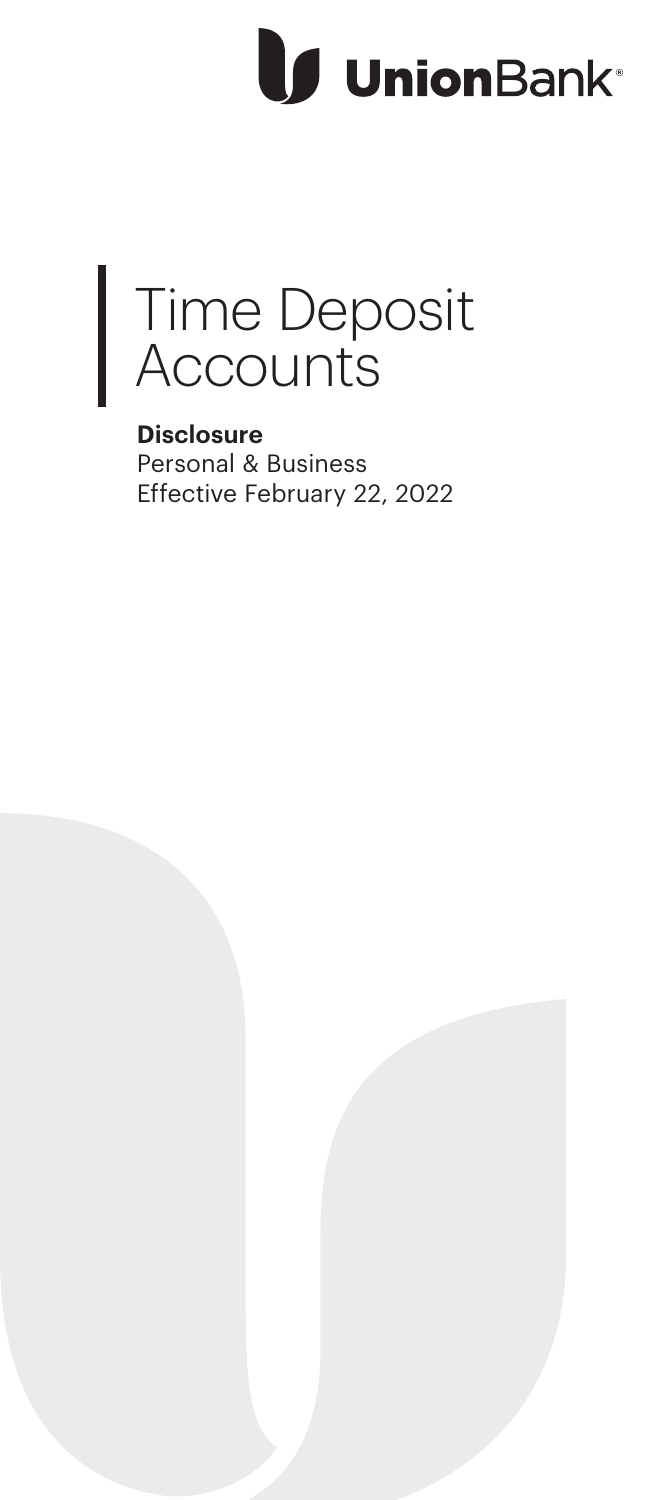## INTRODUCTION

This Time Deposit Accounts Disclosure is provided as required by law in connection with your new and renewing time deposits. Your Time Deposit or Individual Retirement Account (IRA) Time Deposit Account is subject to terms and conditions contained in the receipt you receive at the time of opening and in the following documents as they may be applicable to your account. Copies may be obtained at any of our banking offices.

- *Personal Accounts & Services Disclosure and Agreement*
- *Personal Accounts Fee Schedule*
- *Business Accounts & Services Disclosure and Agreement*
- *Business Deposit Fee Schedule*
- *Union Bank® Individual Retirement Accounts & Services Disclosure and Agreement*
- *Individual Retirement Accounts & Small Business Retirement Plans Fee Schedule including Coverdell Education Savings Accounts*
- *Business Accounts & Services and Transaction Banking Services Disclosure and Agreement*
- *Business Deposit and Treasury Management Fee Schedule*

Union Bank IRA Disclosure Statements:

- *Traditional/SEP Individual Retirement Custodial Account Agreement*
- *Inherited Individual Retirement Custodial Account Agreement*
- *Roth Individual Retirement Custodial Account Agreement*
- *Inherited Roth Individual Retirement Custodial Account Agreement*
- *SIMPLE Individual Retirement Custodial Account Agreement*
- *Coverdell ESA Custodial Account Agreement*

## **DEFINITIONS**

*Annual Percentage Yield (APY)—*The total amount of interest paid on an account, based on the interest rate and the frequency of compounding expressed as a percentage. Unless otherwise noted, it is for a 365-day period (366-day period in a leap year).

*Business Days—*Monday through Friday, excluding Federal holidays, even though we may be open on a Saturday or Sunday. Unless otherwise noted, time refers to Pacific Time.

*Owner—*For personal accounts, refers to the person or persons who hold an ownership interest in the Time Deposit Account. An Owner may be an individual or a joint tenant, or may be an individual acting only in a fiduciary capacity, such as a trustee, executor, administrator, or conservator. An Owner may also be a minor you have added to your account. An Owner acts individually or on behalf of all Owners when taking any actions with respect to the Time Deposit Account, including closing or converting an account. For business accounts, Owner refers to the legal entity owner of the Time Deposit Account, including any business entity, sole proprietorship, partnership, limited liability company, or public agency. Unless otherwise expressly provided in this document, any one Owner acts on behalf of and binds all Owners to an account action, including all transactions, withdrawals, and communications from an Owner. When this document discusses actions only Owners can take, we will use the term "Owner."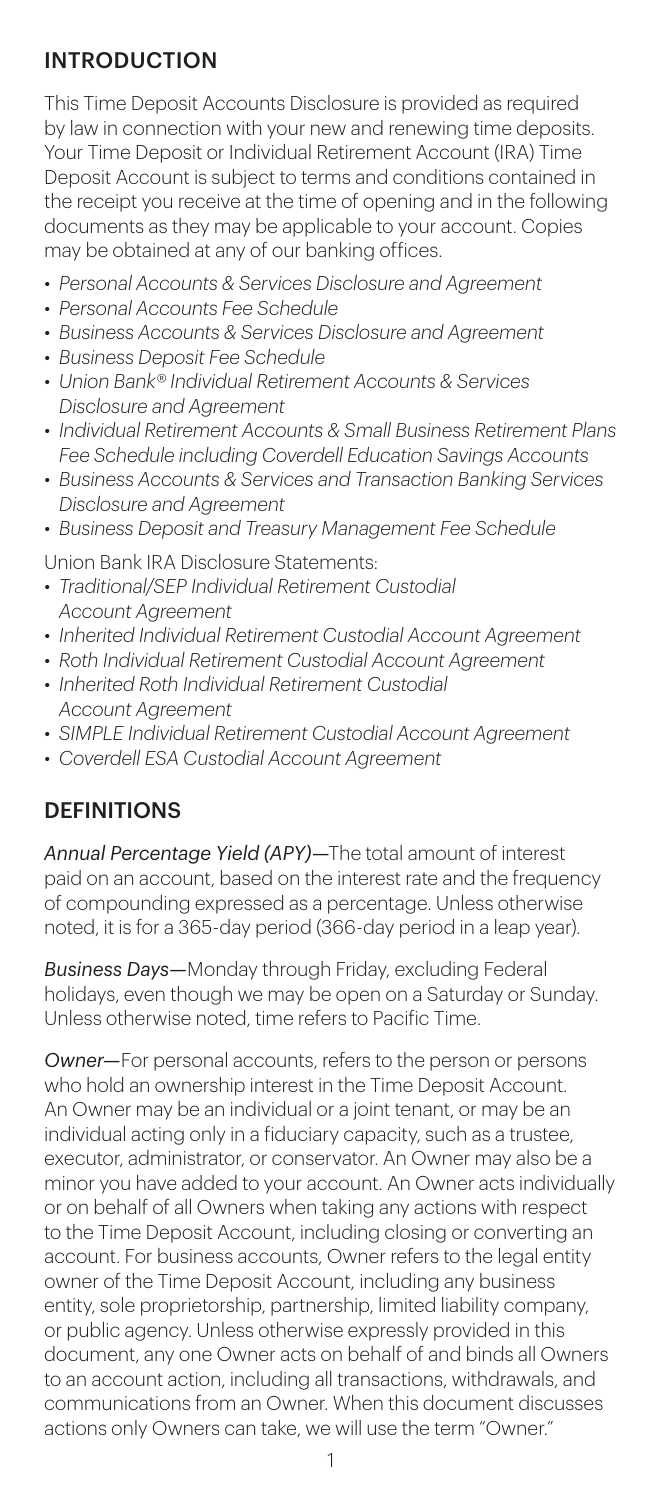*We, our, us, and the Bank—*Refers to MUFG Union Bank, N.A., including, without limitation, any branch, division, or other unit of MUFG Union Bank, N.A., and to Union Bank, a registered trademark and brand name of MUFG Union Bank, N.A.

*You and your—*Refers to an Owner of a Time Deposit Account and anyone authorized to act on your behalf or to appoint others who can act on your behalf.

## MATURITY NOTICE FOR RENEWING ACCOUNTS

The Union Bank Time Deposit Maturity Notice, or IRA Time Deposit Account Maturity Notice ("Maturity Notice") states the maturity date of your Time Deposit or IRA Time Deposit Account. If applicable, this notice also includes the new maturity date and grace period for a withdrawal.

The Maturity Notice gives you the date when the new rates will be available and a telephone number to call for the new interest rate and APY information.

We will send you a renewal notice with the new interest rate and APY after your Time Deposit or IRA Time Deposit Account renews.

# **DEPOSITS**

#### *Minimum Opening Deposit*

| • Time Deposit (Non-Retirement) Account       | 2.500<br>350 |
|-----------------------------------------------|--------------|
| • IRA Time Deposit Account                    |              |
| Fixed Rate IRA Time Deposit                   |              |
|                                               | 350          |
| Retirement Income IRA Time Deposit (12-Month) |              |
|                                               | 25,000       |
| 18-Month Variable Rate IRA Time Deposit\$     | 500          |
| Bonus Rate Rollover IRA Time Deposit\$        | 25,000       |

*Time Deposit Account (including Fixed Rate IRA Time Deposit)—*After the Time Deposit Account is opened, you may not make additional deposits into the account until after the maturity date, and only during the grace period.

*Variable Rate IRA Time Deposit Account—*After a Retirement Income IRA Time Deposit (12-Month) or 18-Month Variable Rate IRA Time Deposit Account is established, you may continue to make additional deposits. Each additional electronic deposit must be at least \$10. Each additional non-electronic deposit must be at least \$25.

*Bonus Rate Rollover IRA Time Deposit—*The Bonus Rate Rollover IRA Time Deposit is a Fixed Rate IRA Time Deposit Account with a term of 36–60 months, which is available for a qualifying new deposit (i.e., new deposits are considered funds from a different financial institution, not from existing Union Bank accounts). If your account has a term of 36 months, you will be paid the initial "bonus" rate for the first 12 months of your Account's term. After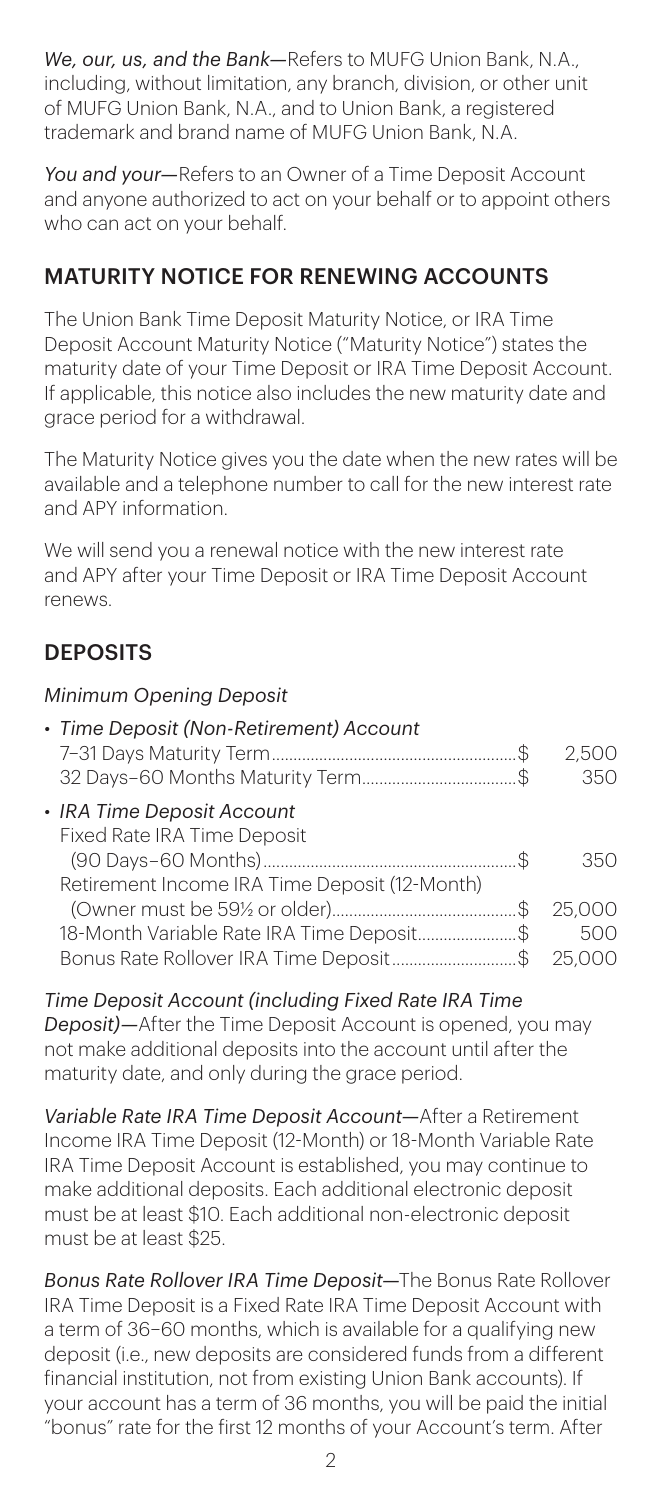the first 12 months of the initial term, the interest rate for the remainder of the term will be the rate shown on the supplement to the Time Deposit Account receipt. If the Time Deposit renews, the bonus rate does not apply; the terms and conditions for a Fixed Rate IRA Time Deposit Account will apply.

- The entire amount must be a new deposit with the Bank.
- After the account is opened, you may not make additional contributions into or withdrawals from the account until the maturity date.

## WITHDRAWALS

When you invest in a Time Deposit, you agree to keep the principal amount on deposit with us for the maturity term you have selected. If you withdraw all or a portion of the principal prior to the maturity date of the deposit, we may assess an early withdrawal penalty or compensating penalty (described below), whichever is greater. A penalty of at least 7 days' interest will apply if any withdrawals are made within 6 days after the date of the initial deposit or within 6 days after the date of a partial withdrawal. It may be necessary to deduct all or a portion of the penalty from the principal amount of the Time Deposit Account if the interest earned on the account is insufficient to cover the entire penalty. Any portion of a Time Deposit Account withdrawn due to the death or legal incompetence of the Owner is not subject to an early withdrawal penalty or compensating penalty. For the purpose of this section, Owner does not include individuals acting only in a fiduciary capacity.

#### *Withdrawals from IRA Time Deposit Accounts—*

A withdrawal from a IRA Time Deposit Account is not subject to the early withdrawal penalty or compensating penalty if it is:

- Made after you have reached age 70½
- Made after you have reached age 59½ and are part of a prearranged schedule of systematic payments made at least annually
- Made after you have reached age 59½ and the funds are transferred to another Union Bank IRA Time Deposit Account, and the funds are transferred no more than once within a 12-month period
- Fully or partially made from an IRA account due to death, disability, or legal incompetence of the Owner
- Made from a Traditional IRA that is converted to a Roth IRA at Union Bank

Please note: The penalty for IRA closure within 6 days of opening will not be greater than actual interest earned on the account.

*Early Withdrawal Penalty—*We calculate the early withdrawal penalty on a 365-day basis as follows:

*•* For maturity terms of 7–31 days, the greater of 1) all interest earned on the amount withdrawn; 2) 7 days' interest on the amount withdrawn; or 3) the amount of interest that could have been earned on the amount withdrawn for one-half the term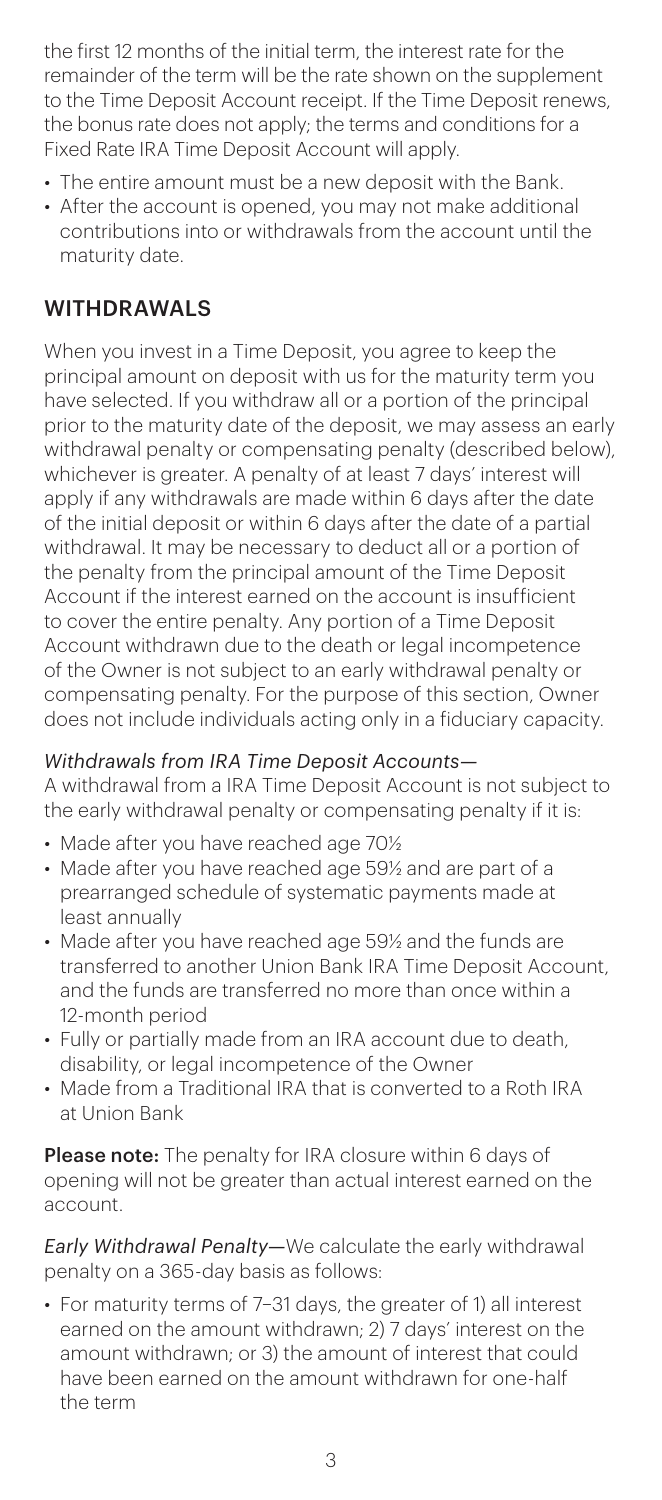- For maturity terms of 32 to 91 days, the greater of 1) 31 days' simple interest at the rate being paid on the amount withdrawn; or 2) the compensating penalty
- For maturity terms of 92 days to one year, the greater of 1) 91 days' simple interest at the rate being paid on the amount withdrawn; or 2) the compensating penalty
- For maturity terms of more than one year, the greater of 1) 181 days' simple interest at the rate being paid on the amount withdrawn; or 2) the compensating penalty

*Compensating Penalty—*We calculate the compensating penalty on a 365-day basis as follows:

- 1) We subtract the interest rate being paid on your original Time Deposit Account from the rate we would pay on a new Time Deposit Account in the amount of your original Time Deposit Account with a term equal to the number of days remaining in the term.
- 2) Using that interest rate difference, we calculate the amount of simple interest that could have been earned on the amount withdrawn for the number of days remaining in the current term of the original Time Deposit.

*Example:* A \$2,000 Time Deposit established for 36 months at 4% is withdrawn after 12 months. To calculate the compensating penalty, we first determine the rate for a new \$2,000, 24-month Time Deposit (the remaining term of the Time Deposit). If this rate were 7%, we would calculate a penalty equal to 24 months' simple interest on \$2,000 at 3% (the rate difference of 7% minus 4%). The compensating penalty is \$120. The early withdrawal penalty would be 181 days' simple interest on \$2,000 at 4%, or \$39.67. In this example, the \$120 compensating penalty is greater and would be assessed.

## RENEWALS

*Automatic Renewal at Maturity—*All non-retirement time deposits with balances under \$10,000,000 and all IRA time deposits will automatically renew for the same term and interest rate in effect on the maturity date, unless the funds are withdrawn within the "grace period" designated for the account. For time deposits with a maturity term of 31 days or less, the grace period is 3 calendar days after the maturity date. For time deposits with a maturity term of 32 days or more, the grace period is 10 calendar days after the maturity date. These automatic renewal provisions apply to the first maturity date and all subsequent maturity dates.

You may renew your Time Deposit Account for an amount different from the balance in the account at maturity by contacting us. However, the amount required as a minimum opening deposit must remain in the account in order for the Time Deposit to be renewed. If you renew for a different balance, this is considered a withdrawal, and a new term begins on that date. Interest on your new Time Deposit Account will begin accruing on that day.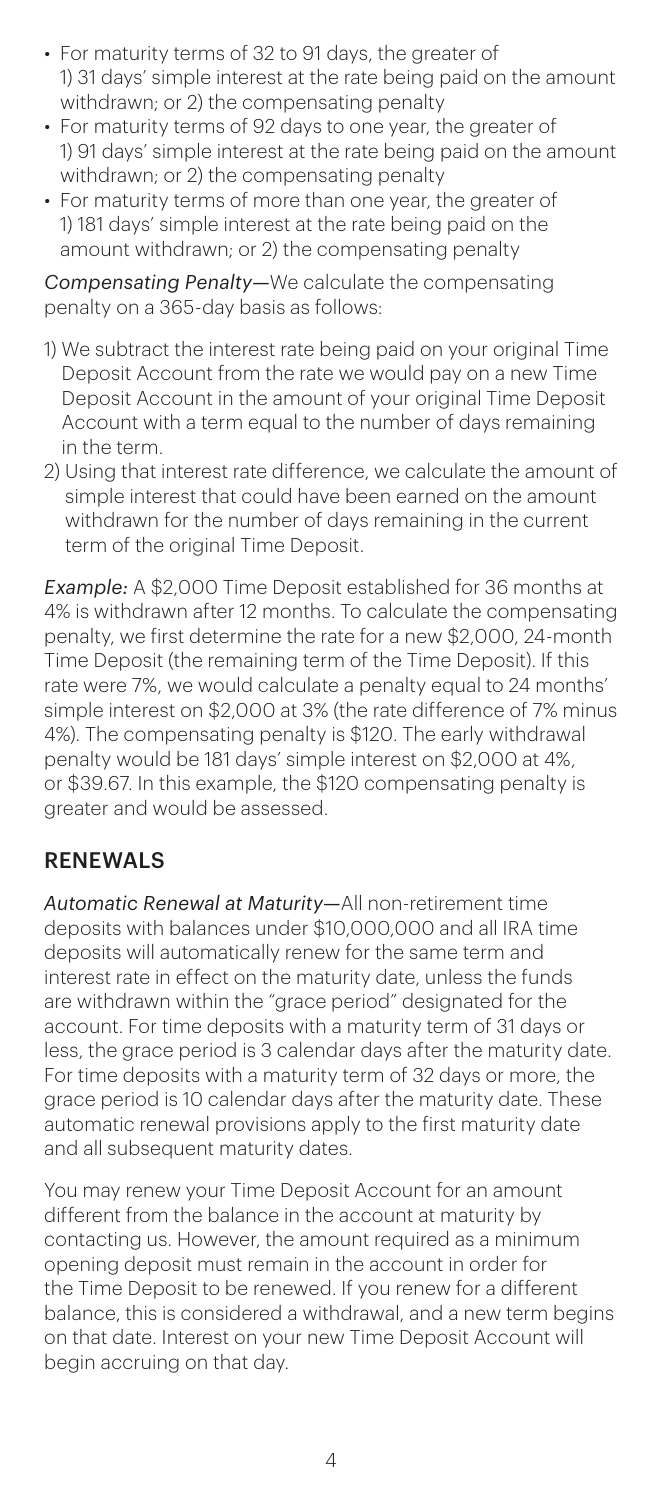If you withdraw all or part of your funds during the grace period, your account will not earn interest after the maturity date. Interest will start accruing on the day of your new term.

If your Time Deposit Account has a maturity term of 32 days or more, we will notify you in writing before the first maturity date and all subsequent maturity dates. We reserve the right to close any Time Deposit Account on the first maturity date or any subsequent maturity date, or change the terms or the method of interest calculation on any of these maturity dates, after giving you written notice of our intention to do so. We also reserve the right to eliminate certain maturity terms at any time.

Non-retirement Time Deposit Accounts with a principal amount of \$10,000,000 or greater may not be automatically renewed. If you do not withdraw your funds at maturity, we will place the funds in your Time Deposit Account into a non-interest earning account.

## INTEREST

The interest rate and corresponding APY for a Time Deposit Account are set at our sole discretion and are based on market conditions and other business factors, the account balance, and the maturity term of the Time Deposit. The interest rate and corresponding APY are shown on the Time Deposit/IRA Account Receipt, which is provided separately. Unless otherwise stated, you will be paid this interest rate through the maturity date shown on the receipt.

Unless otherwise stated, the interest rate and APY assume interest remains on deposit until the maturity date of the Time Deposit. Withdrawing interest before maturity will reduce earnings.

Interest begins to accrue on the Business Day you make a deposit. We use the daily balance method to calculate the interest on your account. This method applies a daily periodic rate to the balance in the account each day (365 days or 366 days in a leap year) and compounds interest as indicated below:

| <b>PRINCIPAL</b><br><b>AMOUNT</b> | DAILY<br><b>PERIODIC RATE</b>                                    | <b>COMPOUNDING</b><br><b>FREQUENCY</b> |
|-----------------------------------|------------------------------------------------------------------|----------------------------------------|
| \$350-\$99,999.99                 | 1/365 of the annual<br>interest rate<br>$(1/366$ in a leap year) | Daily                                  |
| \$100,000-\$999,999.99            | 1/360 of the annual<br>interest rate                             | Daily                                  |
| \$1,000,000<br>and over           | 1/360 of the annual<br>interest rate                             | None (simple interest)                 |

#### *Non-IRA Time Deposits*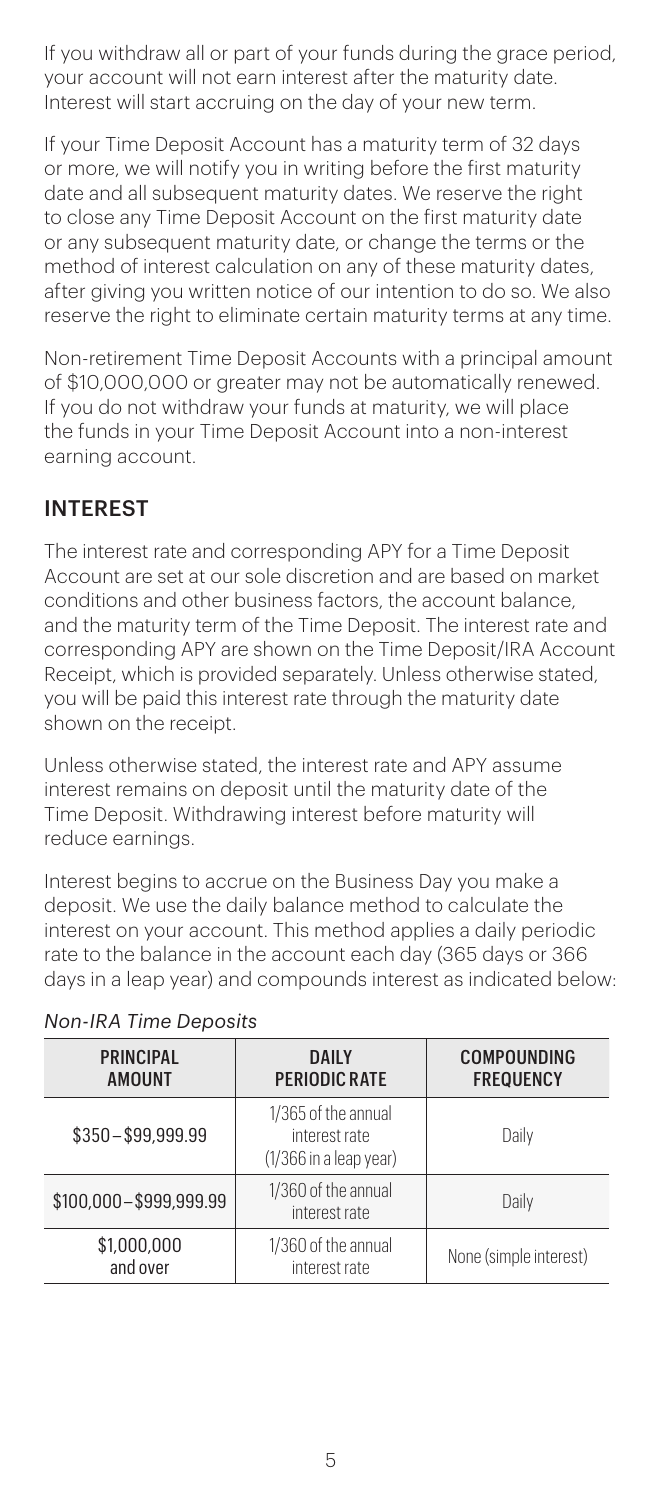#### *IRA Time Deposits*

| <b>PRINCIPAL</b><br><b>AMOUNT</b> | DAILY<br>PERIODIC RATE                                           | COMPOUNDING<br><b>FREQUENCY</b> |
|-----------------------------------|------------------------------------------------------------------|---------------------------------|
| Under \$1,000,000                 | 1/365 of the annual<br>interest rate<br>$(1/366$ in a leap year) | Daily                           |
| \$1,000,000<br>and over           | 1/365 of the annual<br>interest rate<br>$(1/366$ in a leap year) | Daily                           |

For non-retirement Time Deposit Accounts with maturity terms of 7 to 31 days, interest will be paid or credited only on the maturity date. For maturity terms of 32 days to one year, you may designate interest to be paid or credited monthly, quarterly, semiannually, annually, or on the maturity date. For terms greater than one year, interest must be paid or credited at least annually, but you may designate interest to be paid or credited monthly, quarterly, or semiannually. For IRA Time Deposit Accounts with terms of 90 Days to 60 Months, interest is paid or credited quarterly.

For non-IRA Time Deposit Accounts, you may designate the manner in which interest will be paid or credited. You may choose to have interest 1) added to the balance of the Time Deposit; 2) deposited into your Union Bank checking, savings, or money market account; or 3) paid by check. Please note: If the interest check is returned to us as undeliverable, we will deposit it back into your Time Deposit, or we may change the interest payment method to automatically reinvest into your Time Deposit.

For IRA Time Deposit Accounts, interest is added to the balance of the Time Deposit.

#### *Additional Interest Provisions for IRA Time Deposit Accounts*

*• Retirement Income IRA Time Deposit (12-Month)—*The interest rate on the *Retirement Income IRA Time Deposit (12-Month)* is variable and is tied to the Daily Treasury Yield Curve Rates 1 Mo ("1M Yield Curve"), commonly referred to as the U.S. Treasury securities 1-month or Constant Maturity Treasury rates, minus a margin. Specifically, the variable interest rate is based on the average of the 1M Yield Curve from the previous month minus a margin of 0.75%. The foregoing formula of the average of the 1M Yield Curve minus the margin is the floor ("Floor"). The word "average," for purposes of the "average of the 1M Yield Curve from the previous month" means the sum of the 1M Yield Curve rates from the 1st calendar day of the prior month through the 3rd to last Business Day of the prior month, divided by the number of days in that timeframe. The number of days in the foregoing timeframe is the rate timeframe ("Rate Timeframe"). For each non-Business Day within the Rate Timeframe, or when the 1M Yield Curve is not available for one or more Business Days, we will use the rate, as set forth in the 1M Yield Curve, for the prior Business Day in order to calculate the average of the 1M Yield Curve.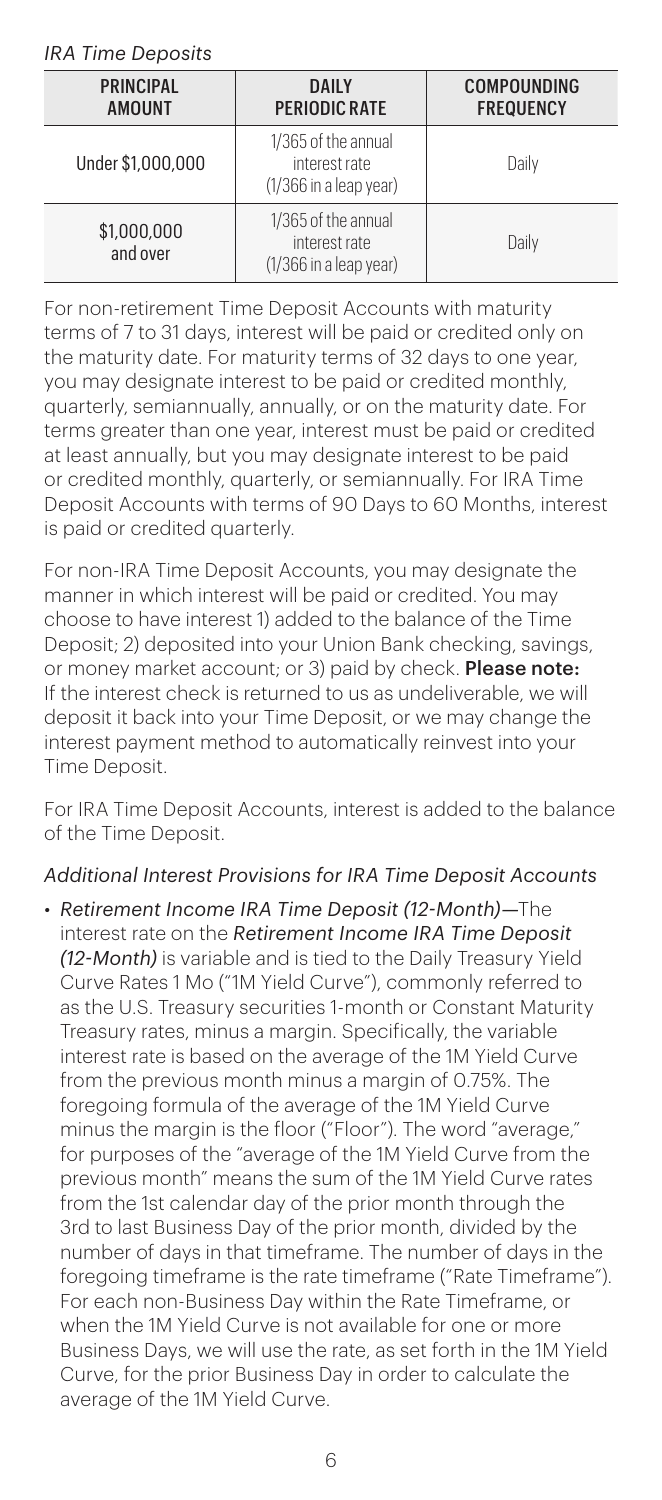The 1M Yield Curve can be accessed through the U.S. Department of Treasury Resource Center at: *https://www.treasury.gov/resource-center/data-chart-center/ interest-rates/Pages/TextView.aspx?data=yield* (select Daily Treasury Yield Curve Rates and select current year for Time Period). Also, we have the right, at our sole discretion, to set the variable interest rate each month higher than the Floor. However, the variable interest rate we set each month will never be less than the Floor and will always be greater than 0%.

- *18-Month Variable Rate Time Deposit—*The interest rate on the *18-Month Variable Rate Time Deposit* is variable and is tied to the Daily Treasury Yield Curve Rates 1 Mo ("1M Yield Curve"), commonly referred to as the U.S. Treasury securities 1-month or Constant Maturity Treasury rates, minus a margin. Specifically, the variable interest rate is based on the average of the 1M Yield Curve from the previous month minus a margin of 0.85%. The foregoing formula of the average of the 1M Yield Curve minus the margin is the floor ("Floor"). The word "average," for purposes of the "average of the 1M Yield Curve from the previous month" means the sum of the 1M Yield Curve rates from the 1st calendar day of the prior month through the 3rd to last Business Day of the prior month, divided by the number of days in that timeframe. The number of days in the foregoing timeframe is the rate timeframe ("Rate Timeframe"). For each non-Business Day within the Rate Timeframe, or when the 1M Yield Curve is not available for one or more Business Days, we will use the rate, as set forth in the 1M Yield Curve, for the prior Business Day in order to calculate the average of the 1M Yield Curve. The 1M Yield Curve can be accessed through the U.S. Department of Treasury Resource Center at: *https://www.treasury.gov/resource-center/data-chart-center/ interest-rates/Pages/TextView.aspx?data=yield* (select Daily Treasury Yield Curve Rates and select current year for Time Period). Also, we have the right, at our sole discretion, to set the variable interest rate each month higher than the Floor. However, the variable interest rate we set each month will never be less than the Floor and will always be greater than 0%. The variable interest rate will remain in effect until the first Business Day of the next calendar month. We may change the interest rate on a Variable Rate Time Deposit Account monthly, effective on the first Business Day of the month.
- *Bonus Rate Rollover–IRA Time Deposit—*An IRA Time Deposit with a bonus rate is a Fixed Rate IRA Time Deposit with a bonus rate of interest that is only available for a portion of an IRA Time Deposit's initial term. Example: If your account has a term of 36–59 months, you will be paid the initial "bonus" rate for the first 12 months of your account's term. After the first 12 months of the initial term, the interest rate for the remainder of the term will be the rate shown on the supplement to the Time Deposit Account receipt. If the Time Deposit renews, the bonus rate does not apply—the terms and conditions for a Fixed Rate IRA Time Deposit Account will apply.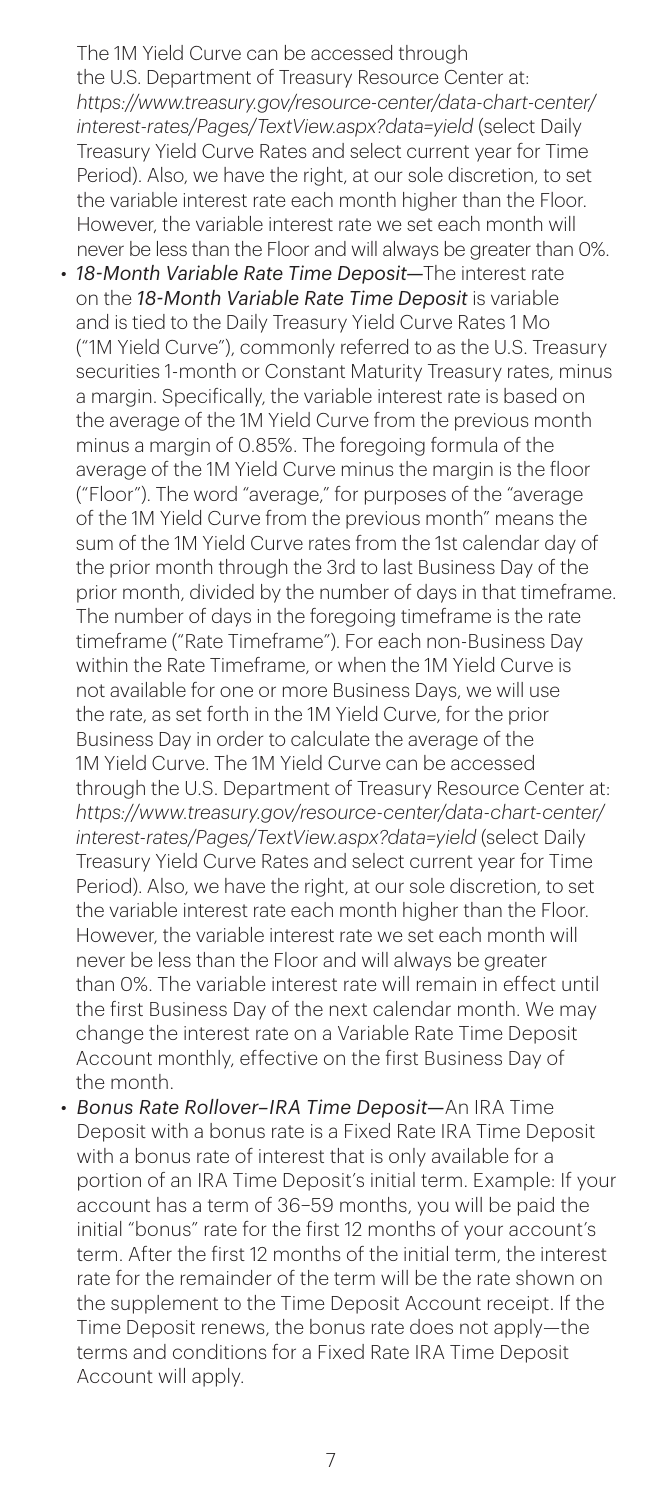# PROMOTIONAL RATE TIME DEPOSIT

From time to time, we may offer preferred rates on Time Deposit Accounts for specific maturity terms ("Promotional Rate Time Deposits"). Promotional Rate Time Deposits may have different minimum balance requirements, depending upon rates, which are disclosed at account opening. Except as described below, Promotional Rate Time Deposits are subject to the same terms and conditions of the Time Deposit Account.

*•* At the end of the maturity term, your Time Deposit Account will be automatically renewed for the same term. Unless specifically stated otherwise, any bonus or special promotion offered during the initial term will not apply to automatically renewing time deposits.

# PAYMENT BOND TIME DEPOSIT

Payment Bond Time Deposit Accounts are available to individuals who are required to post a bond. Except as described below, Payment Bond Time Deposits are subject to the terms and conditions of the Time Deposit (non-retirement) Account.

#### *Minimum Deposit to Open Account:*

| <b>Maturity Term</b> | <b>Opening Deposit</b> |  |
|----------------------|------------------------|--|
|                      |                        |  |
|                      |                        |  |
|                      |                        |  |

- Interest on your Payment Bond Time Deposit Account is payable to you and may be deposited to your Union Bank checking, savings, or money market account, or may be paid by check. At the end of the maturity term, the principal amount is payable to the third person you designated on the payment bond certificate, unless that third person has reassigned the principal amount back to you by endorsing the certificate and you subsequently present it to us.
- Interest on a Payment Bond Time Deposit with a principal amount of \$1,000,000 or greater is compounded daily.
- You may designate a Payment Bond Time Deposit to have a "fixed maturity" and not automatically renew at maturity. If you do not designate "fixed maturity," we will automatically renew your Time Deposit after the grace period. If you designate "fixed maturity" and do not withdraw your funds at maturity, we will place the funds from your Time Deposit Account into a non-interest earning account.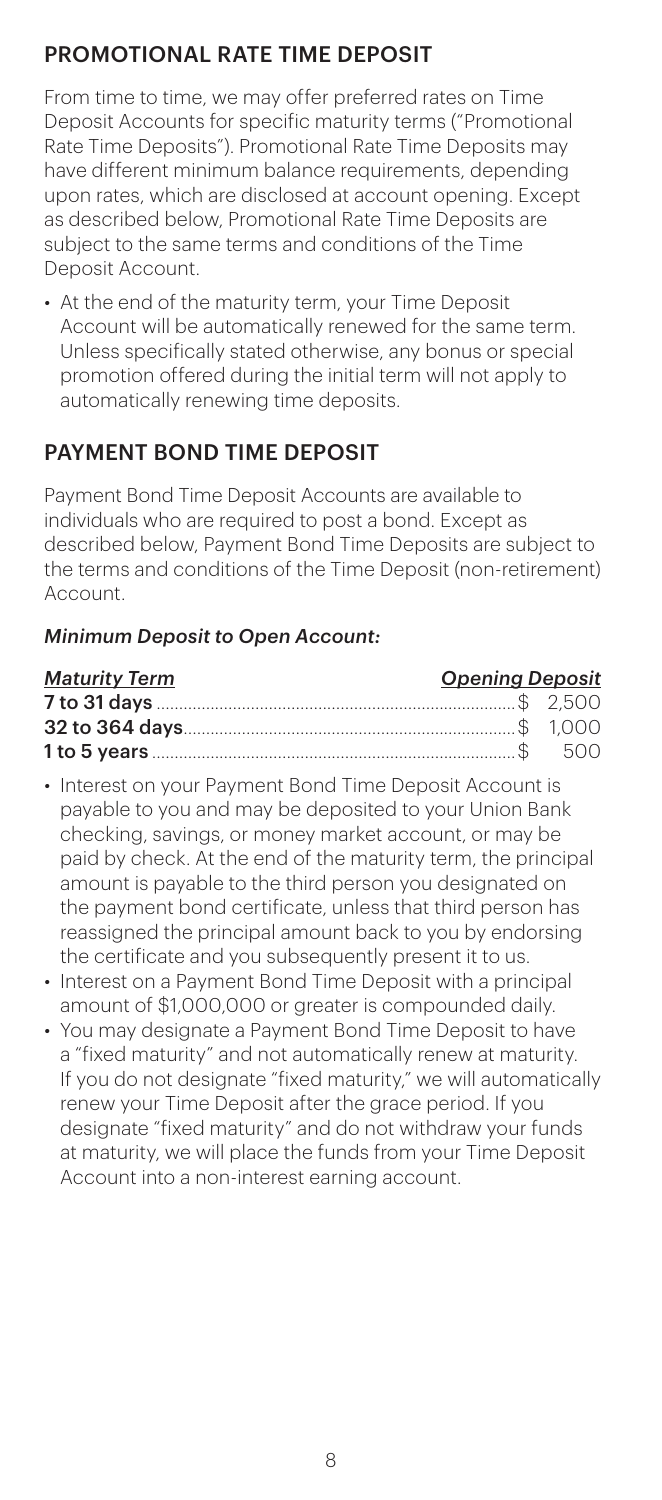# PUBLIC FUNDS TIME DEPOSIT

Public Funds Time Deposit Accounts are available to public agencies and are collateralized in accordance with the government codes applicable to the public agency. Except as described below, Public Funds Time Deposit Accounts are subject to the terms and conditions of the Time Deposit (non-retirement) Account.

#### *Minimum Deposit to Open Account:*

#### *Maturity Term Opening Deposit* 7 days to 60 months..............................................................\$ 1,000

- The availability of maturities longer than 1 year, or balances of \$1,000,000 and over, is subject to market conditions and the Bank's policy.
- Interest is calculated on a simple interest basis (no compounding), using the number of days in a year as stipulated by state laws governing public funds accounts. Please refer to the laws in your state for more information.
- Interest may be paid by check or deposited to another Union Bank checking, savings, or money market account, and is paid quarterly or at maturity for terms of 3 months or less.
- Public Funds Time Deposit Accounts may not be automatically renewed.

# DEPOSIT INSURANCE

Union Bank Deposit Accounts are insured to the regulatory limits by the Federal Deposit Insurance Corporation (FDIC). Any deposits (including time deposits) that you maintain in the same account ownership category directly with Union Bank PurePoint® Financial, or through an intermediary (such as with us or another broker) will be aggregated with deposits in your deposit accounts at Union Bank for purposes of the maximum applicable FDIC deposit insurance amount. You are responsible for monitoring the total amount of deposits that you have with Union Bank in order to determine the extent of FDIC deposit insurance coverage available to you.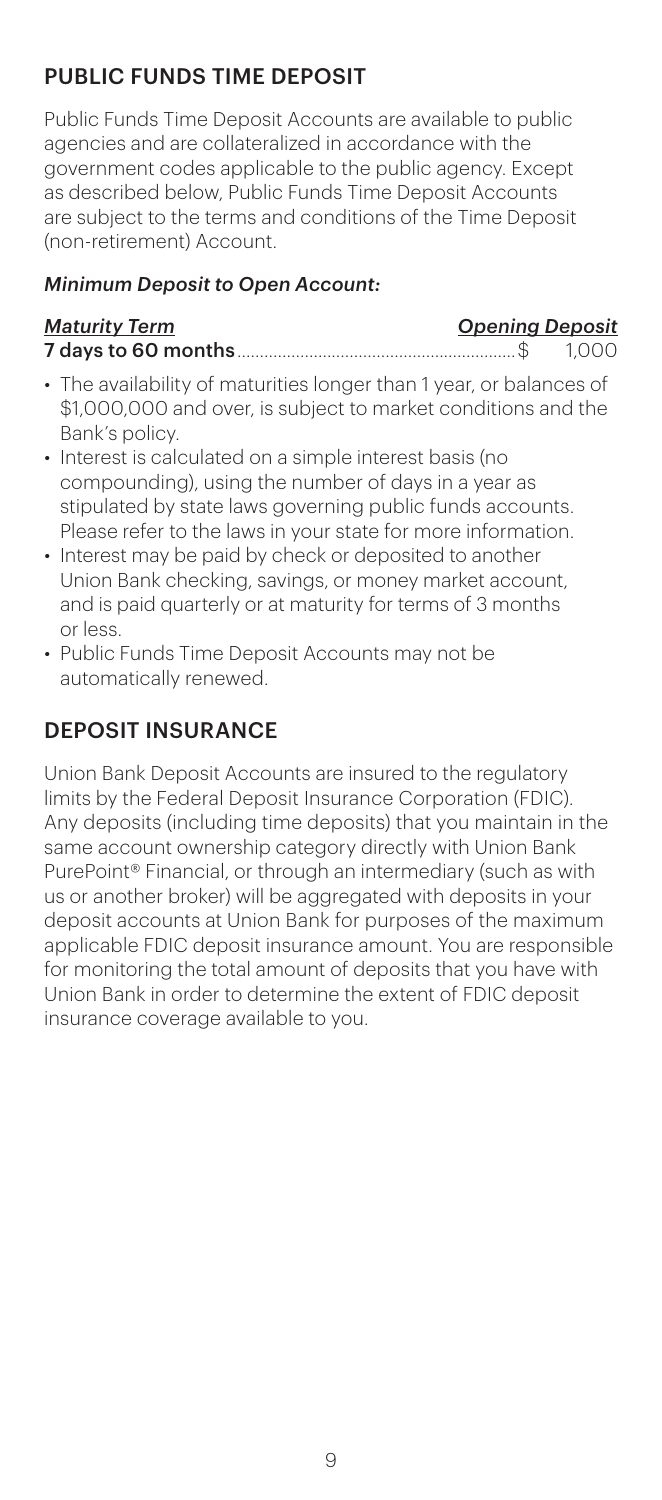If you would like more detailed information about FDIC insurance:

- WRITE: FDIC 550 17th Street, N.W. Washington, D.C. 20429
- CALL: TTY: 800-877-8339 FDIC hours of operation: Monday–Friday, 8:00 a.m.–6:00 p.m. (Eastern Time) Saturday, 8:00 a.m.–1:00 p.m. (Eastern Time) Closed Sunday (Excluding Federal holidays)
- VISIT: *www.fdic.gov*